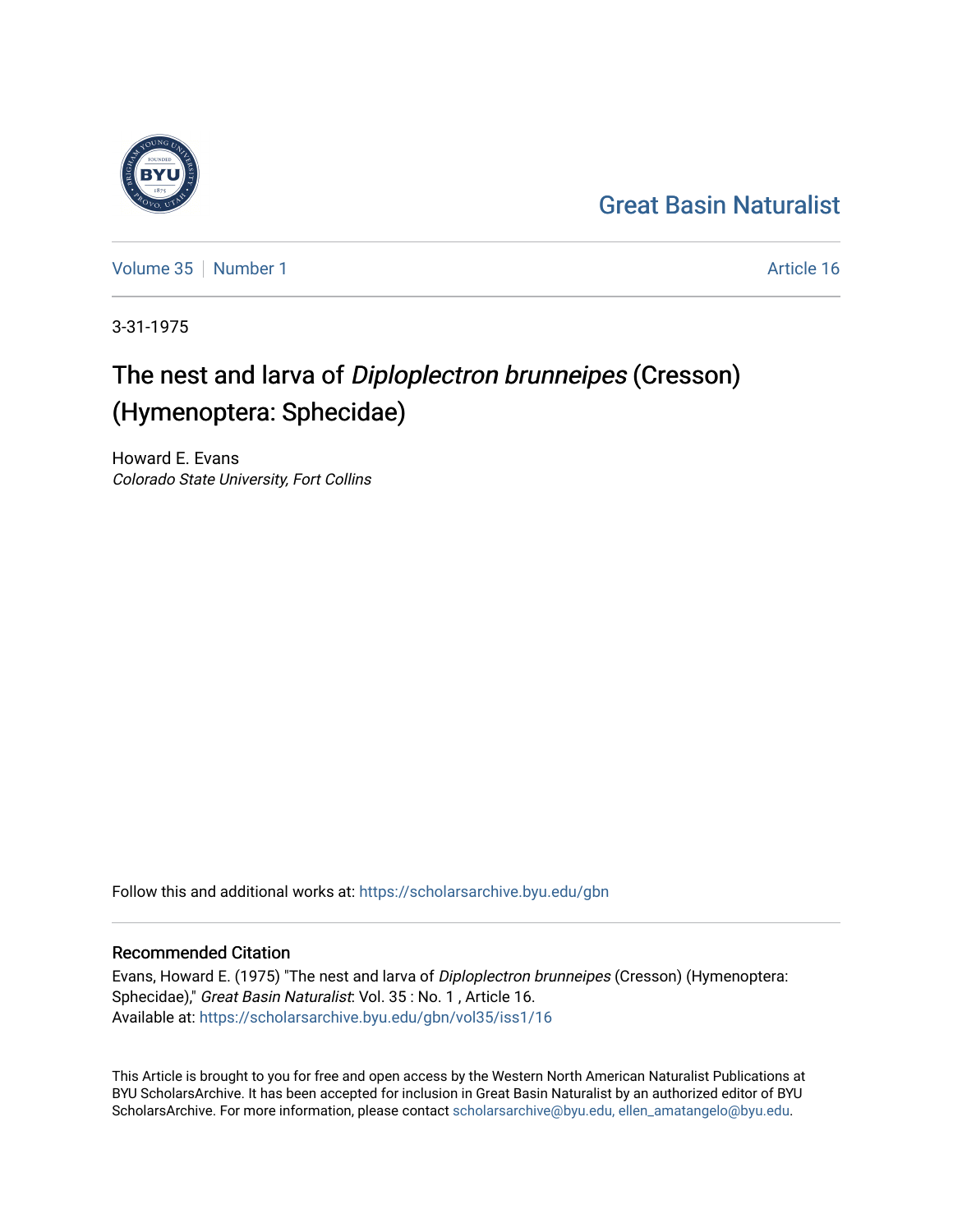### THE NEST AND LARVA OF DIPLOPLECTRON BRUNNEIPES (CRESSON) (HYMENOPTERA: SPHECIDAE)

#### Howard E. Evans^

ABSTRACT.— Diploplectron brunneipes (Cresson) makes a shallow nest in compact clay-sand containing at least two cells. It is provisioned with immature Heteroptera. The larva resembles that of Astata in <sup>a</sup> general way but differs in several particulars.

Wasps of the genus Diploplectron es- ( ape frequent detection because of their small size (4-7 mm) and secretive behavior. For many years the genus was poorly understood, but in 1972 there appeared two important papers: Parker presented <sup>a</sup> revision of the <sup>15</sup> New World species, with notes on the biology of 4 of them; and Kurczewski published a fairly detailed study of the nesting behavior of one prey<br>of these (*D. peglowi* Krombein). The not-f present paper includes brief observations on a previously unstudied species, D. brunneipes (Cresson), as well as the first description of a larva of this genus. The latter is of some importance, as knowledge of the larvae of this subfamily (Astatinae) has previously been based only on the genus Astata, and there are some dis crepancies in the published information on that genus.

These observations were made along the shores of Terry Lake, just north of the city of Fort Collins, Colorado. D. brunneipes was not uncommon during July and August 1974, especially in strips of bare, flat soil on top of a bank bordering the beach proper. A number of females were seen walking and flying about low vegetation, apparently hunting. Only one nest was found. This was located in the center of a bare strip of rather hard- mei<br>packed sandy clay. On 24 July a female - par was seen walking in a circuitous path holding a small bug in her mandibles. After a few moments she plunged into <sup>a</sup> small, open hole having <sup>a</sup> diameter of 2.5 mm and having no evidence of <sup>a</sup> mound of soil around it.

The female was captured when she emerged from this hole a few minutes later. The burrow was found to penetrate the soil at about a 60 degree angle with the surface. Two cells were located, at depths of 5.5 and 6.5 cm, the two cells being 4 cm apart and about <sup>9</sup> cm from

the entrance. Each cell contained 6 im mature bugs, Uhleriola floralis (Uhler) (Lygaeidae) [det. J. A. Slater] and a small larva, one of which was reared to maturity and is described below. Both of these cells had been closed off with a barrier of sand. Since the wasp had just brought in prey, there must have been a cell in the course of being provisioned (or prey stored in the burrow), but this was not found. The cells were broadly elliptical, measuring about  $3 \times 4$  mm. The bugs, all approximately the same instar, were in some cases on their backs, in other cases on their sides.

DESCRIPTION OF LARVA

Length (measured in usual curved posi tion) 6.2 mm; maximum width 2.3 mm; maximum height (4th abdominal seg ment) 2.4 mm. Body fusiform, middle seg ments somewhat humped dorsally, 4th abdominal segment more humped than any other; anus terminal and supraanal and subanal lobes equally developed (Fig. 2). Pleural lobes rather weakly devel oped; division of segments into dorsal annulets indistinct posterior to middle of body. Integument smooth and glistening, under high power seen to have a very few minute setae, chiefly on the dorsum and pleural lobes of the more anterior seg ments, also sparse, minute spinules on parts of the venter and pleura. First pair of spiracles slightly larger than the others; atrium somewhat pear shaped, sparsely lined with anastomosing ridges; peritreme distinct; opening into subatrium simple, unarmed  $(Fig. 5)$ .

Head 0.9 mm wide, 0.7 mm high (ex clusive of labrum) (Fig. 1). Head largely unpigmented, except mandibles and pleu rostomal thickenings brownish; center of front with paired, small depressions; parietal bands very weak. Antennal orbits el liptical, papillae only slightly longer than wide at base. Head with only a very few

<sup>^</sup>Department of Zoology and Entomology, Colorado State University, Fort Collins, Colorado 80523. Part of a study of the comparative behavior of solitary wasps, supported by the National Science Foundation, grant GB-43790.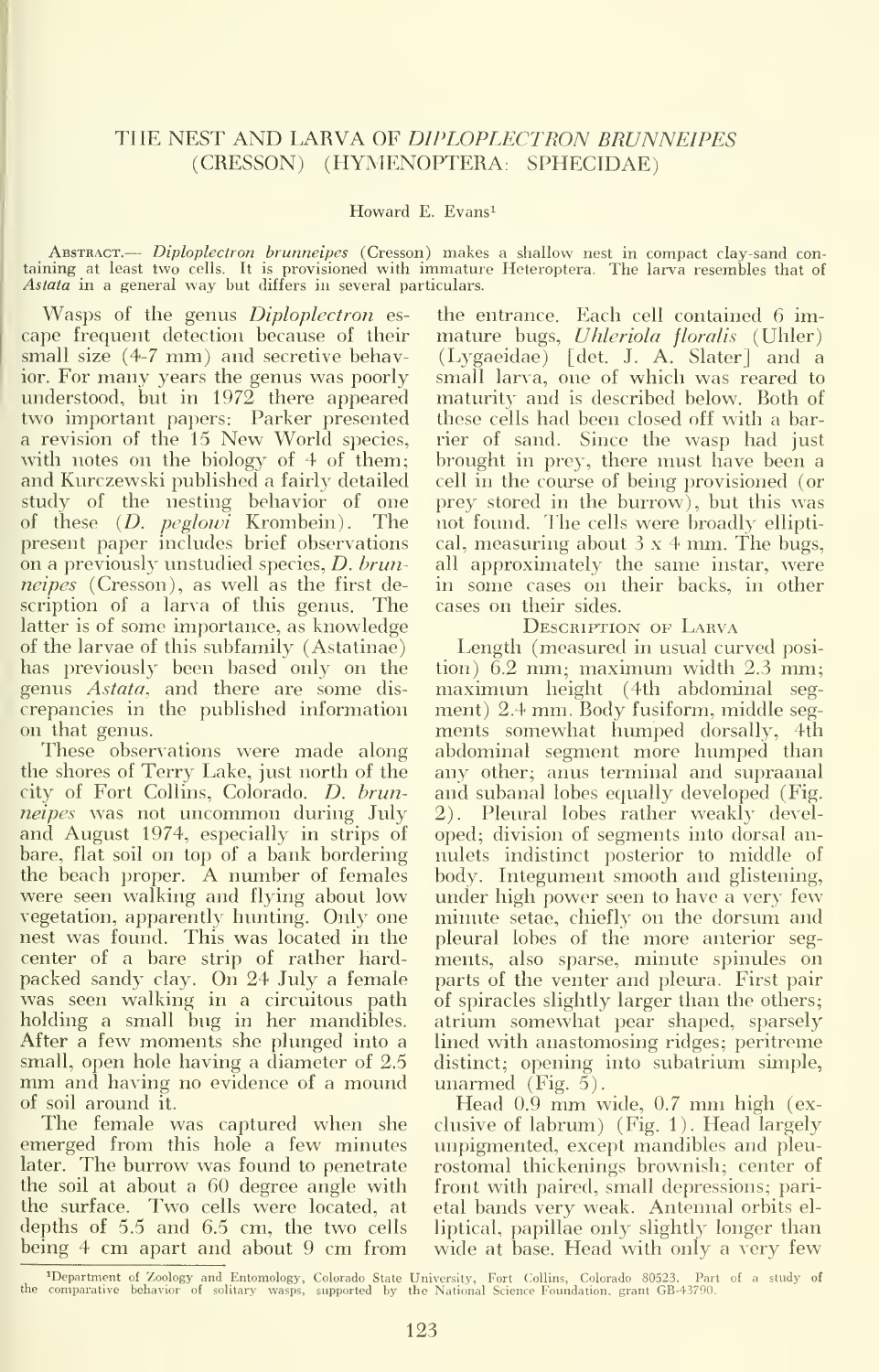

= Figs. 1-5. *Diploplectron brunneipes*, mature dible, ventral (posterior) aspect; 5, anterior thomatic specter of the spectrum of the spectrum of the distribution.<br>larva: 1, head; 2, body, lateral view; 3, labrum racic sp

small setae. Labrum 0.33 mm wide, with <sup>a</sup> strong V-shaped median emargination; surface with about 20 small setae, also -ga<br>with a fe w- small marginal sensilla, -pi. mainly laterally; epipharynx with 6 strong sensillae surrounding the emargination and some weaker ones basal of these, otherwise clothed with very fine spinules except medially (Fig. 3). Mandibles stout, with 5 strong teeth, one of them ventral of the most apical tooth (Fig. 4); upper surface with a single minute seta. Maxil-

lae short, directed mesad, inner surface roughened but not distinctly spinulose; galeae very much more slender than palpi. Hypopharynx inconspicuous and evi dently not spinulose. Labium without setae or spinules, spinnerets blunt, consider ably exceeding the palpi.

#### **Discussion**

The nest of *D. brunneipes* closely resembles that of  $D.$  peglowi Krombein, as